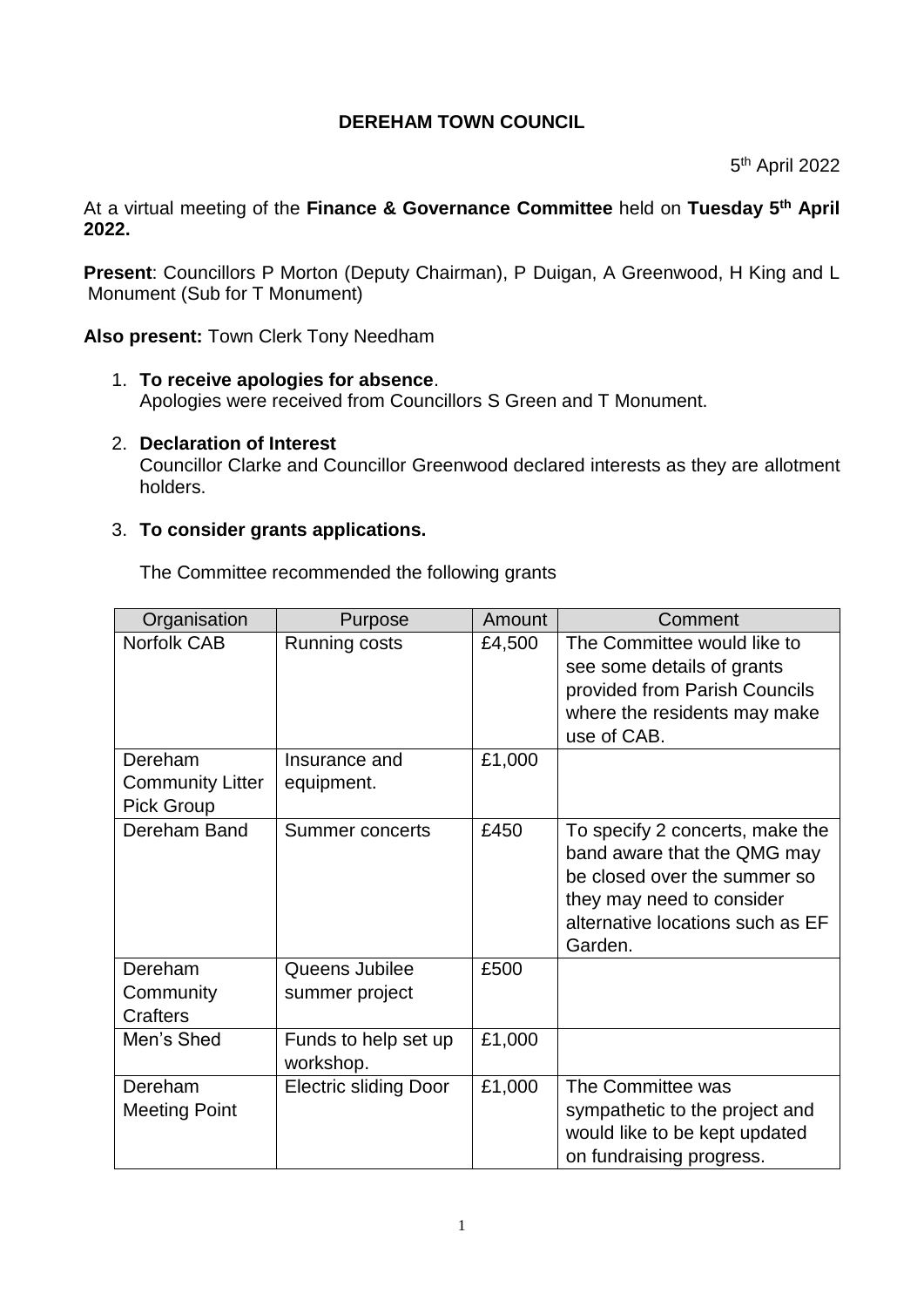| Dereham<br><b>Heritage Trust</b> | Dendrochronology of<br>timbers | The committee asked for further<br>information with regards to:<br>• The value any dating of<br>the timbers would add to<br>the existing body of |
|----------------------------------|--------------------------------|--------------------------------------------------------------------------------------------------------------------------------------------------|
|                                  |                                | knowledge.<br>Whether all the existing<br>$\bullet$<br>archives been<br>exhausted.                                                               |

The Committee recommended that, because this committee meeting had been put back from March that the value of any grants approved from this Committee be carried forward into the 2021/22 financial year so that the budget in 2022/23 is not depleted.

# 4. **Review expenditure against budget**

Expenditure against budget was reviewed, the Clerk provided explanation of variances within budgets.

## 5. **To review 5 year, projects and capital budget**

This was reviewed along with building capital repairs and the play areas 5-year plan.

#### 6. **To review internal Auditor's report.** This was received and noted.

#### 7. **To Consider Repairs.**

The repairs listed in the report along with repairs to the cemetery shelter ridge were discussed approved.

## 8. **Review Financial Regulations**

The Committee recommended removing regulation 20 from the Financial Regulations because this is a repeat of the Grant Policy.

#### 9. **Review Standing Orders**

This was reviewed with no additional changes.

#### 10.**To Review Insurance Schedule**

The Committee reviewed the insurance schedule and made the following recommendations:

That the insurance value for:

- The chain of office be increased and the Clerk to discuss the appropriate valuation with the Zurich based on replacement value.
- Bar stock increased to £2,000